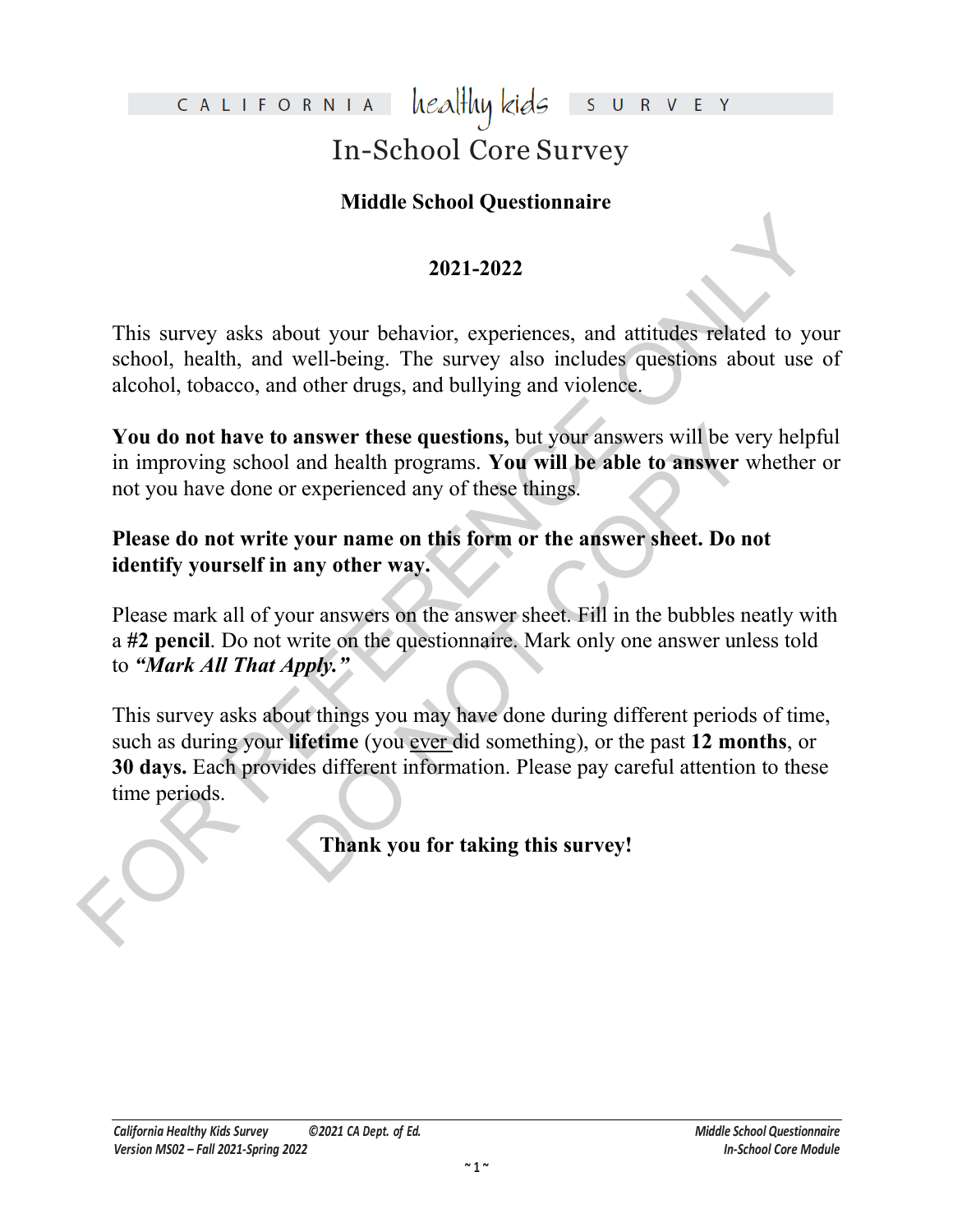### healthy kids CALIFORNIA E In-School Core Survey

## **Your School Schedule**

This year, some students have returned to their school buildings to attend<br>school. Some students are working from home and not going to the school<br>buildings at all. And some students are doing a combination of both.<br>1. Wh **This year, some students have returned to their school buildings to attend school. Some students are working from home and not going to the school buildings at all. And some students are doing a combination of both.**

- **1.** Which of the following best describes your school schedule during the past 30 days?
	- **A)** I went to school in person at my school building for the entire day, Monday through Friday. [**In-School Model**]
	- **B)** I participated in school from home for the entire day on most or all weekdays and did not go to school in person. [**Remote Learning Model**]
	- Son. [Remote Learning Model]<br>
	Son. [Remote Learning Model]<br>
	in school from home on other weekdays. [Hybrid Model]<br>
	ool in person at my school building for half of the day and participated in<br>
	uring the other half of the da **C)** I went to school in person at my school building for the entire day on some weekdays and participated in school from home on other weekdays. [**Hybrid Model**]
	- **D)** I went to school in person at my school building for half of the day and participated in classes from home during the other half of the day on most or all weekdays. [**Hybrid Model**]

**F)** 11th grade **G)** 12th grade **H)** Other grade **I)** Ungraded

# **Next, we would like some background information about you.**

- **2.** What grade are you in?
	- **A)** 6th grade
	- **B)** 7th grade
	- **C)** 8th grade
	- **D)** 9th grade
	- **E)** 10th grade
- **3.** What is your gender?
	- **A)** Male
	- **B)** Female
	- **C)** Nonbinary
	- **D)** Something else
- Some people describe themselves as transgender when how they think or feel about their gender is different from the sex they were assigned at birth. Are you transgender?
	- **A)** No, I am not transgender
	- **B)** Yes, I am transgender
	- **C)** I am not sure if I am transgender
	- **D)** Decline to respond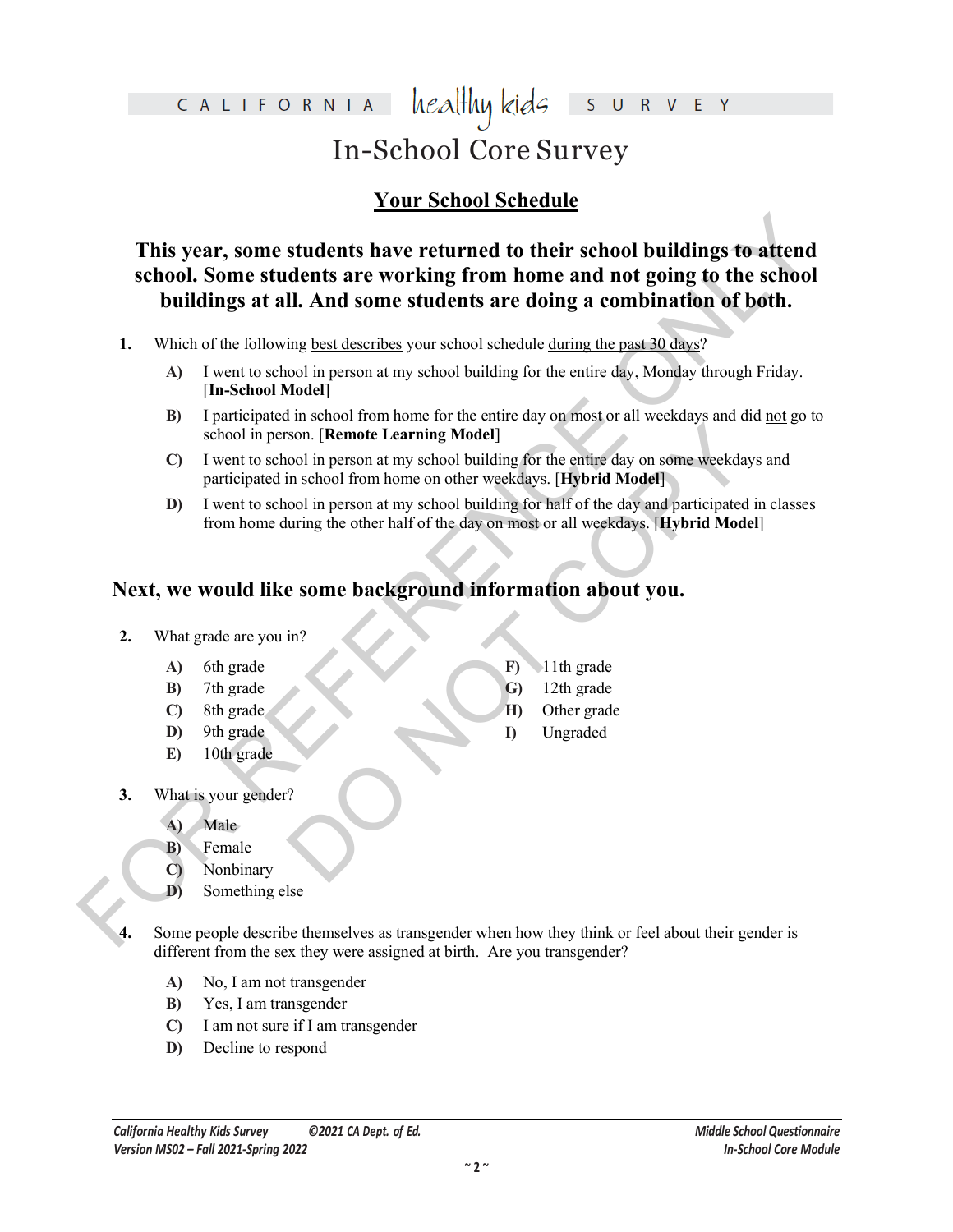#### healthy kids CALIFORNIA  $\overline{\mathsf{S}}$  $\mathsf R$ V E In-School Core Survey

### **5.** Which of the following best describes you?

- **A)** Straight (not gay)
- **B)** Lesbian or Gay
- **C)** Bisexual
- **D)** Something else
- **E)** Not sure
- **F)** Decline to respond

**6.** What is your race or ethnicity? *(Mark All That Apply.)*

- **A)** American Indian or Alaska Native
- **B)** Asian or Asian American
- **C)** Black or African American
- **D)** Hispanic or Latinx
- **E)** Native Hawaiian or Pacific Islander
- **F)** White
- **G)** Something else
- A) Straight (not gey)<br>
(B) Leisbuan or Gay<br>
(D) Bosneuling else<br>
(B) Not state<br>
(B) Not state<br>
(B) Something else<br>
(B) Not state<br>
(B) Not state<br>
(B) And contain or Alside Native (B) Native Hawaiian or Pacific Islander<br>
(C an American<br>
Converting else<br>
Latinx<br>
Converting else<br>
Latinx<br>
Pacific Islander, which groups best describe you? (Mark All That Apply.)<br>
Dos not apply."<br>
Dustan or Converting and Signamese<br>
How Everan<br>
Dustan University Ro **7.** If you are Asian or Pacific Islander, which groups best describe you? *(Mark All That Apply.)*  If you are **not** of Asian or Pacific Islander background, mark "A) Does not apply."
	- **A)** Does not apply; I am not Asian or Pacific Islander
	- **B)** Asian Indian
	- **C)** Cambodian
	- **D)** Chinese
	- **E)** Filipino
	- **F)** Hmong
- **G)** Japanese
- **H)** Korean
- **I)** Laotian
	- **J)** Vietnamese
	- **K)** Native Hawaiian, Guamanian, Samoan, Tahitian, or other Pacific Islander
	- **L)** Other Asian
- **8.** If you are Hispanic or Latinx, which groups best describe you? *(Mark All That Apply.)*  If you are **not** of Hispanic or Latinx background, mark "A) Does not apply."
	- **A)** Does not apply; I am not Hispanic or Latinx
	- **B)** Colombian
	- **C)** Cuban
	- **D)** Dominican
	- **E)** Guatemalan
	- **F)** Honduran
	- **G)** Mexican
	- **H)** Puerto Rican
	- **I)** Salvadoran
	- **J)** Other Hispanic or Latinx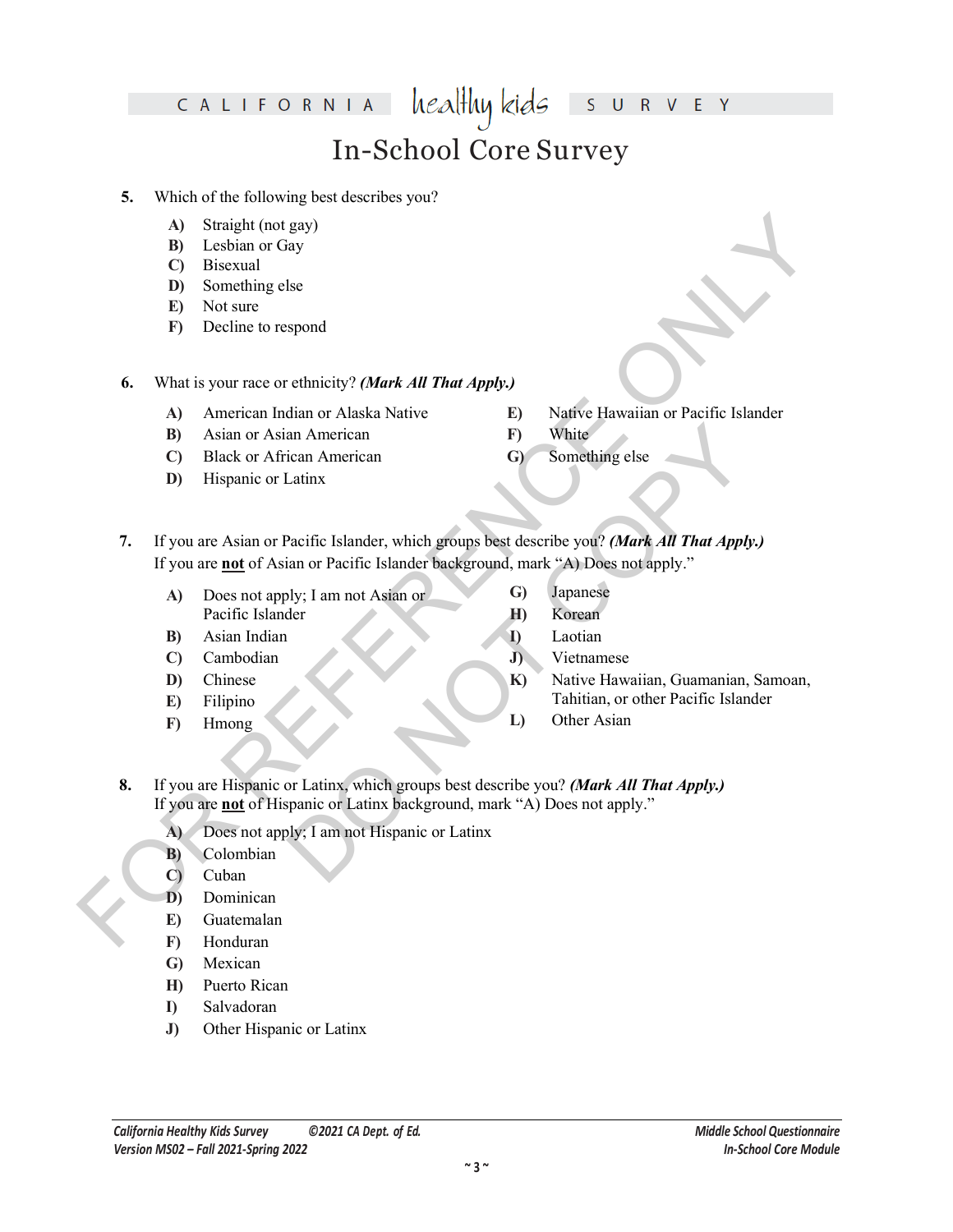#### healthy kids CALIFORNIA V E Y  $\mathsf{S}$  $\cup$  $\overline{\mathsf{R}}$ In-School Core Survey

### **9.** What best describes where you live? A home includes a house, apartment, trailer, or mobile home.

- **A)** A home with one or more parent or guardian
- **B)** Other relative's home
- **C)** A home with more than one family
- **D)** Friend's home
- **E)** Foster home, group care, or waiting placement
- **F)** Hotel or motel
- **G)** Shelter, car, campground, or other transitional or temporary housing
- **H)** Other living arrangement
- **10.** What is the highest level of education your parents or guardians completed? *(Mark the educational level of the parent or guardian who went the furthest in school.)*
	- **A)** Did not finish high school
	- **B)** Graduated from high school
	- **C)** Attended college but did not complete four-year degree
	- **D)** Graduated from college
	- **E)** Don't know
- A) A home with one or more parent or<br>
B other relative's home<br>
B other relative's home<br>
C) Sheller, car, compared to coler<br>
C) A home with more than one finnily<br>
C) Sheller, car, compared to coler<br>
D Friend's home<br>
D Fri om high school<br>
lege but did not complete four-year degree<br>
om college<br>
er, or guardian currently in the military (Army, Navy, Marines, Air Force<br>
?<br>
or reduced-price lunches at school? (Receiving free or reduced-price lun **11.** Is your father, mother, or guardian currently in the military (Army, Navy, Marines, Air Force, National Guard, or Reserves)?
	- **A)** No
	- **B)** Yes
	- **C)** Don't know
	- **12.** Do you receive free or reduced-price lunches at school? *(Receiving free or reduced-price lunches means that lunch at school is provided to you for free or you pay less for it.)*
		- **A)** No
		- **B)** Yes
		- **C)** Don't know
	- **13.** What language is spoken most of the time in your home?
		- **A)** English
		- **B)** Spanish
		- **C)** Mandarin
		- **D)** Cantonese
		- **E)** Taiwanese
- **F)** Tagalog
- **G)** Vietnamese
- **H)** Korean
- **I)** Arabic
- **J)** Other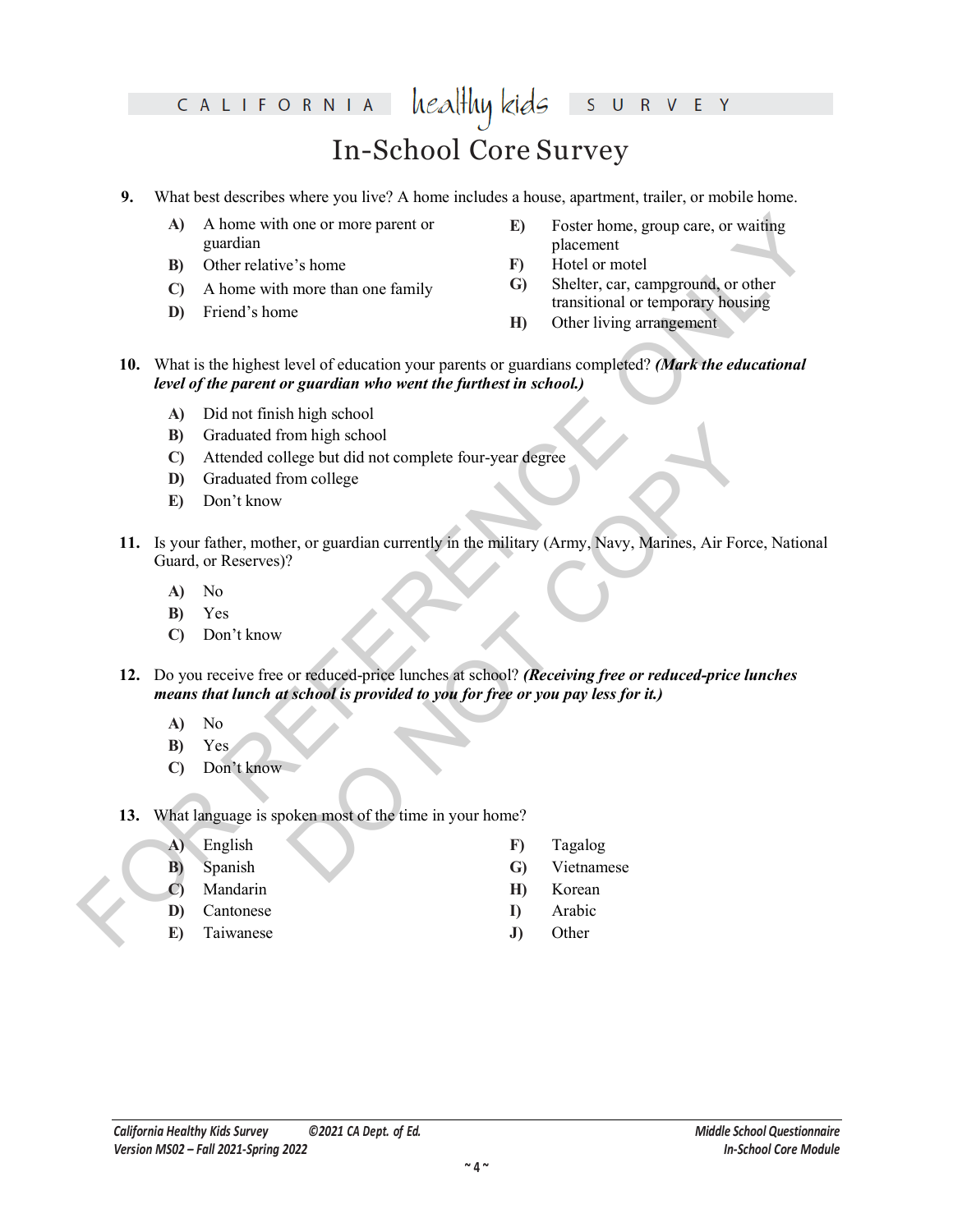# healthykids survey CALIFORNIA In-School Core Survey

|      |                    |                                                                                             | Very<br>Well     | Well               | Not<br>Well   | Not<br>At All |
|------|--------------------|---------------------------------------------------------------------------------------------|------------------|--------------------|---------------|---------------|
| 13.A |                    | <b>Understand English</b>                                                                   | $\mathbf{A}$     | B                  | $\mathcal{C}$ | D             |
| 13.B |                    | Speak English                                                                               | A                | $\, {\bf B}$       |               | $\mathbf D$   |
| 13.C |                    | Read English                                                                                | $\mathbf{A}$     | B                  |               | D             |
| 13.D |                    | Write English                                                                               | $\boldsymbol{A}$ | B                  | С             | $\mathbf D$   |
| 14.  |                    | What time did you go to bed last night?                                                     |                  |                    |               |               |
|      | A)                 | Before 7:00 pm                                                                              | E)               | 10:00-10:59 pm     |               |               |
|      | B)                 | 7:00-7:59 pm                                                                                | $\mathbf{F}$     | 11:00-11:59 pm     |               |               |
|      | $\mathbf{C}$       | 8:00-8:59 pm                                                                                | $\mathbf{G}$     | 12:00-12:59 am     |               |               |
|      | D)                 | 9:00-9:59 pm                                                                                | H)               | After 1:00 am      |               |               |
| 15.  |                    | Did you eat breakfast today?                                                                |                  |                    |               |               |
|      | A)                 | No                                                                                          |                  |                    |               |               |
|      | B)                 | Yes                                                                                         |                  |                    |               |               |
| 16.  |                    | In the past 30 days, how often did you miss an entire day of school for any reason?         |                  |                    |               |               |
|      | A)                 | I did not miss any days of school in the                                                    | $\mathbf{C}$     | 2 days             |               |               |
|      |                    | past 30 days<br>$B$ $1$ day                                                                 | D)               | 3 or more days     |               |               |
| 17.  |                    | How many days a week do you usually go to your school's afterschool program?                |                  |                    |               |               |
|      | A)                 | I do not attend my school's afterschool                                                     |                  | 3 days<br>D)       |               |               |
|      |                    | program                                                                                     |                  | 4 days<br>E)       |               |               |
|      | B)<br>$\mathbf{C}$ | 1 day<br>2 days                                                                             |                  | 5 days<br>$\bf{F}$ |               |               |
|      |                    |                                                                                             |                  |                    |               |               |
|      |                    | During the past 12 months, how would you describe the grades you mostly received in school? |                  |                    |               |               |
|      | A)                 | Mostly A's                                                                                  | E)               | Mostly C's         |               |               |
| 18.  | B)                 | A's and B's                                                                                 | $\bf{F})$        | C's and D's        |               |               |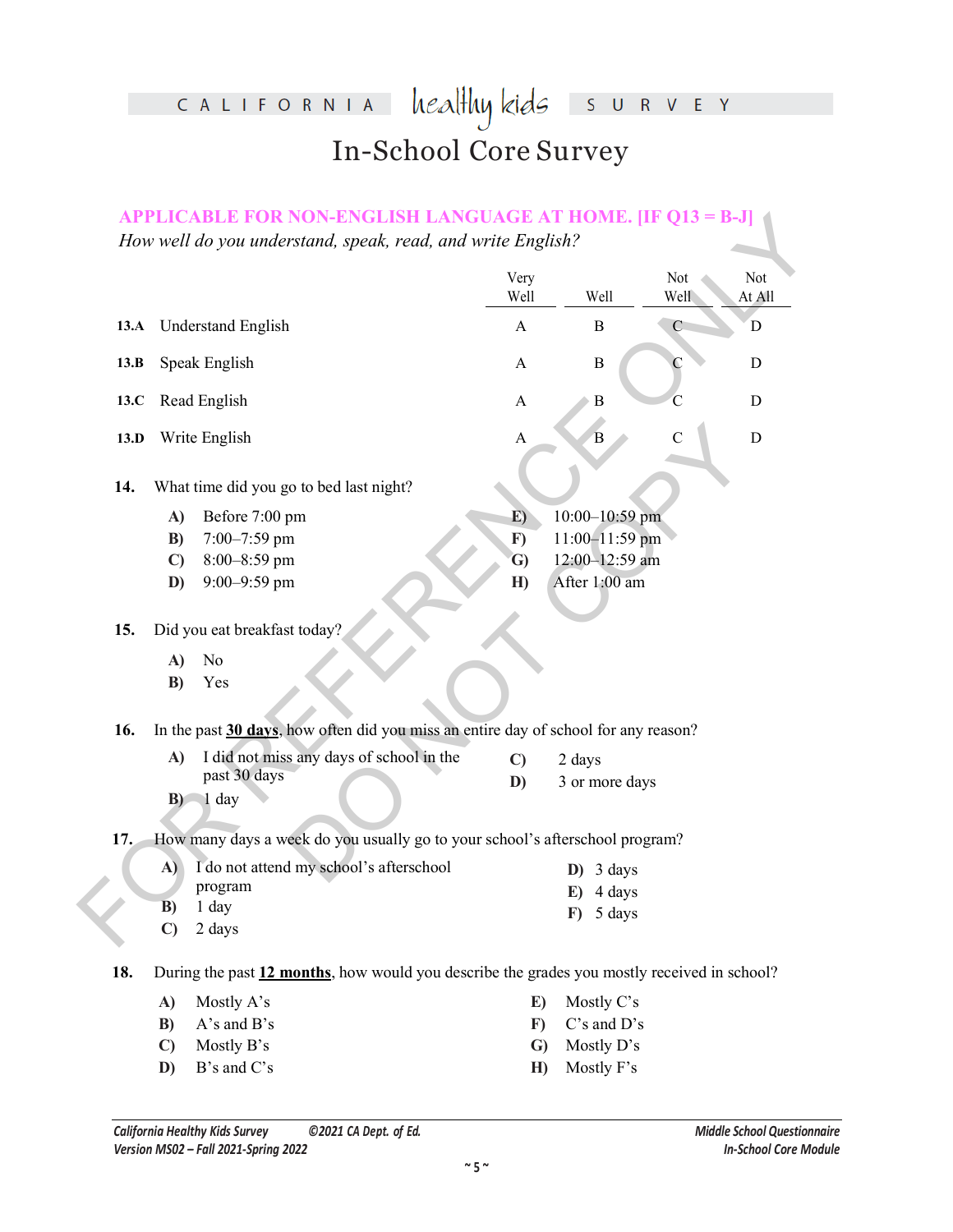#### healthy kids CALIFORNIA E Y  $\overline{\mathsf{S}}$  $\overline{\mathsf{R}}$ V.

# In-School Core Survey

- **19.** In the past **30 days**, did you miss a day of school for any of the following reasons? *(Mark All That Apply.)*
	- **A)** Does not apply; I didn't miss any school
	- **B)** Illness (feeling physically sick), including problems with breathing or your teeth
	- **C)** Were being bullied or mistreated at school
	- **D)** Felt very sad, hopeless, anxious, stressed, or angry
	- **E)** Didn't get enough sleep
	- **F)** Didn't feel safe at school or going to and from school
- **G)** Had to take care of or help a family member or friend
- **H)** Wanted to spend time with friends
- **I)** Used alcohol or drugs
- **J)** Were behind in schoolwork or weren't prepared for a test or class assignment
- **K)** Were bored or uninterested in school
- **L)** Had no transportation to school
- **M)** Other reason

### *How strongly do you agree or disagree with the following statements?*

|     | 19. In the past 30 days, did you miss a day of school for any of the following reasons? (Mark All That<br>Apply.)                                                                                                                                                                                                                                                                                                                                                        |                                                                                                                                                                                                                                                                                                                                                              |              |                                  |             |                   |  |  |
|-----|--------------------------------------------------------------------------------------------------------------------------------------------------------------------------------------------------------------------------------------------------------------------------------------------------------------------------------------------------------------------------------------------------------------------------------------------------------------------------|--------------------------------------------------------------------------------------------------------------------------------------------------------------------------------------------------------------------------------------------------------------------------------------------------------------------------------------------------------------|--------------|----------------------------------|-------------|-------------------|--|--|
|     | Does not apply; I didn't miss any school<br>A)<br>Illness (feeling physically sick),<br>B)<br>including problems with breathing or<br>your teeth<br>Were being bullied or mistreated at<br>$\mathbf{C}$<br>school<br>Felt very sad, hopeless, anxious, stressed,<br>D)<br>or angry<br>Didn't get enough sleep<br>E)<br>Didn't feel safe at school or going to and<br>$\mathbf{F}$<br>from school<br>How strongly do you agree or disagree with the following statements? | Had to take care of or help a family<br>$\mathbf{G}$<br>member or friend<br>Wanted to spend time with friends<br>H<br>Used alcohol or drugs<br>$\bf{I}$<br>Were behind in schoolwork or weren't<br>J)<br>prepared for a test or class assignment<br>Were bored or uninterested in school<br>K)<br>Had no transportation to school<br>L<br>M)<br>Other reason |              |                                  |             |                   |  |  |
|     |                                                                                                                                                                                                                                                                                                                                                                                                                                                                          | Strongly<br>Disagree                                                                                                                                                                                                                                                                                                                                         | Disagree     | Neither<br>Disagree<br>Nor Agree | Agree       | Strongly<br>Agree |  |  |
| 20. | I feel close to people at this school.                                                                                                                                                                                                                                                                                                                                                                                                                                   | A                                                                                                                                                                                                                                                                                                                                                            | $\bf{B}$     | $\mathcal{C}$                    | D           | E                 |  |  |
| 21. | I am happy to be at this school.                                                                                                                                                                                                                                                                                                                                                                                                                                         | A                                                                                                                                                                                                                                                                                                                                                            | $\bf{B}$     | $\mathcal{C}$                    | $\mathbf D$ | E                 |  |  |
| 22. | I feel like I am part of this school.                                                                                                                                                                                                                                                                                                                                                                                                                                    | A                                                                                                                                                                                                                                                                                                                                                            | $\bf{B}$     | $\mathcal{C}$                    | $\mathbf D$ | E                 |  |  |
| 23. | The teachers at this school treat students fairly.                                                                                                                                                                                                                                                                                                                                                                                                                       | A                                                                                                                                                                                                                                                                                                                                                            | $\bf{B}$     | $\mathcal{C}$                    | $\mathbf D$ | E                 |  |  |
| 24. | I feel safe in my school.                                                                                                                                                                                                                                                                                                                                                                                                                                                | A                                                                                                                                                                                                                                                                                                                                                            | $\bf{B}$     | $\mathcal{C}$                    | $\mathbf D$ | E                 |  |  |
| 25. | My school is usually clean and tidy.                                                                                                                                                                                                                                                                                                                                                                                                                                     | A                                                                                                                                                                                                                                                                                                                                                            | $\bf{B}$     | $\mathcal{C}$                    | $\mathbf D$ | E                 |  |  |
| 26. | Teachers at this school communicate with parents<br>about what students are expected to learn in class.                                                                                                                                                                                                                                                                                                                                                                  | A                                                                                                                                                                                                                                                                                                                                                            | $\bf{B}$     | $\mathbf C$                      | D           | E                 |  |  |
| 27. | Parents feel welcome to participate at this school.                                                                                                                                                                                                                                                                                                                                                                                                                      | $\mathbf{A}$                                                                                                                                                                                                                                                                                                                                                 | $\bf{B}$     | ${\bf C}$                        | $\mathbf D$ | E                 |  |  |
| 28. | School staff take parent concerns seriously.                                                                                                                                                                                                                                                                                                                                                                                                                             | A                                                                                                                                                                                                                                                                                                                                                            | $\bf{B}$     | ${\bf C}$                        | $\mathbf D$ | E                 |  |  |
| 29. | It is hard for me to stay focused when doing my<br>schoolwork.                                                                                                                                                                                                                                                                                                                                                                                                           | $\mathbf{A}$                                                                                                                                                                                                                                                                                                                                                 | $\bf{B}$     | ${\bf C}$                        | D           | E                 |  |  |
| 30. | I try hard to make sure that I am good at my<br>schoolwork.                                                                                                                                                                                                                                                                                                                                                                                                              | A                                                                                                                                                                                                                                                                                                                                                            | $\, {\bf B}$ | $\mathbf C$                      | D           | E                 |  |  |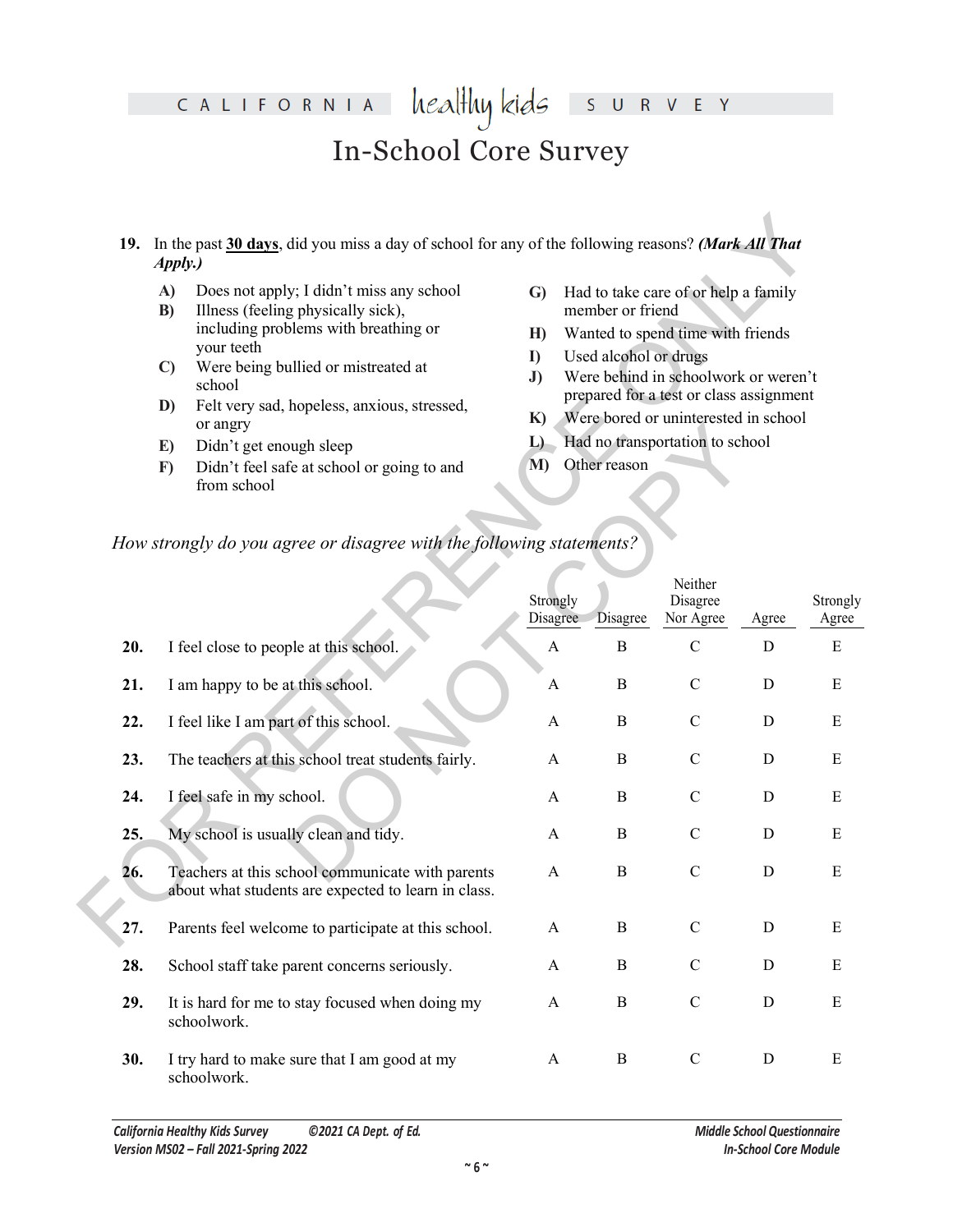# healthykids survey CALIFORNIA In-School Core Survey

|     |                                                                          |                      |                                |                | Strongly<br>Disagree  | Disagree       | Neither<br>Disagree<br>Nor Agree | Agree                     | Strongly<br>Agree |
|-----|--------------------------------------------------------------------------|----------------------|--------------------------------|----------------|-----------------------|----------------|----------------------------------|---------------------------|-------------------|
| 31. | I try hard on my schoolwork because I am<br>interested in it.            |                      |                                |                | $\boldsymbol{\rm{A}}$ | $\, {\bf B}$   | $\mathbf{C}^4$                   | D                         | ${\bf E}$         |
| 32. | I work hard to try to understand new things when<br>doing my schoolwork. |                      |                                |                | $\mathbf{A}$          | $\, {\bf B}$   | $\overline{C}$                   | ${\bf D}$                 | $\mathbf E$       |
| 33. | I am always trying to do better in my schoolwork.                        |                      |                                |                | $\boldsymbol{\rm{A}}$ | B              | $\overline{C}$                   | ${\bf D}$                 | ${\bf E}$         |
|     | How strongly do you agree or disagree with the following statements?     |                      |                                |                |                       |                |                                  |                           |                   |
|     |                                                                          | Strongly<br>Disagree |                                |                |                       |                |                                  |                           | Strongly<br>Agree |
|     |                                                                          | $\boldsymbol{0}$     |                                | $\mathfrak{Z}$ | 4                     | 5<br>6         | $\boldsymbol{7}$                 | $\,8\,$<br>$\overline{9}$ | $10\,$            |
| 34. | School is really boring.                                                 | $\mathbf{A}$         | $\mathbf{B}$<br>$\overline{C}$ | $\bar{D}$      | E                     | $\overline{G}$ | $\, {\rm H}$                     | $\rm I$<br>$\bf J$        | $\rm K$           |
| 35. | School is worthless and<br>a waste of time.                              | $\mathbf{A}$         | B<br>$\overline{C}$            | $\overline{D}$ | E                     | ${\bf G}$<br>F | $\, {\rm H}$                     | $\bf J$<br>$\mathbf I$    | $\rm K$           |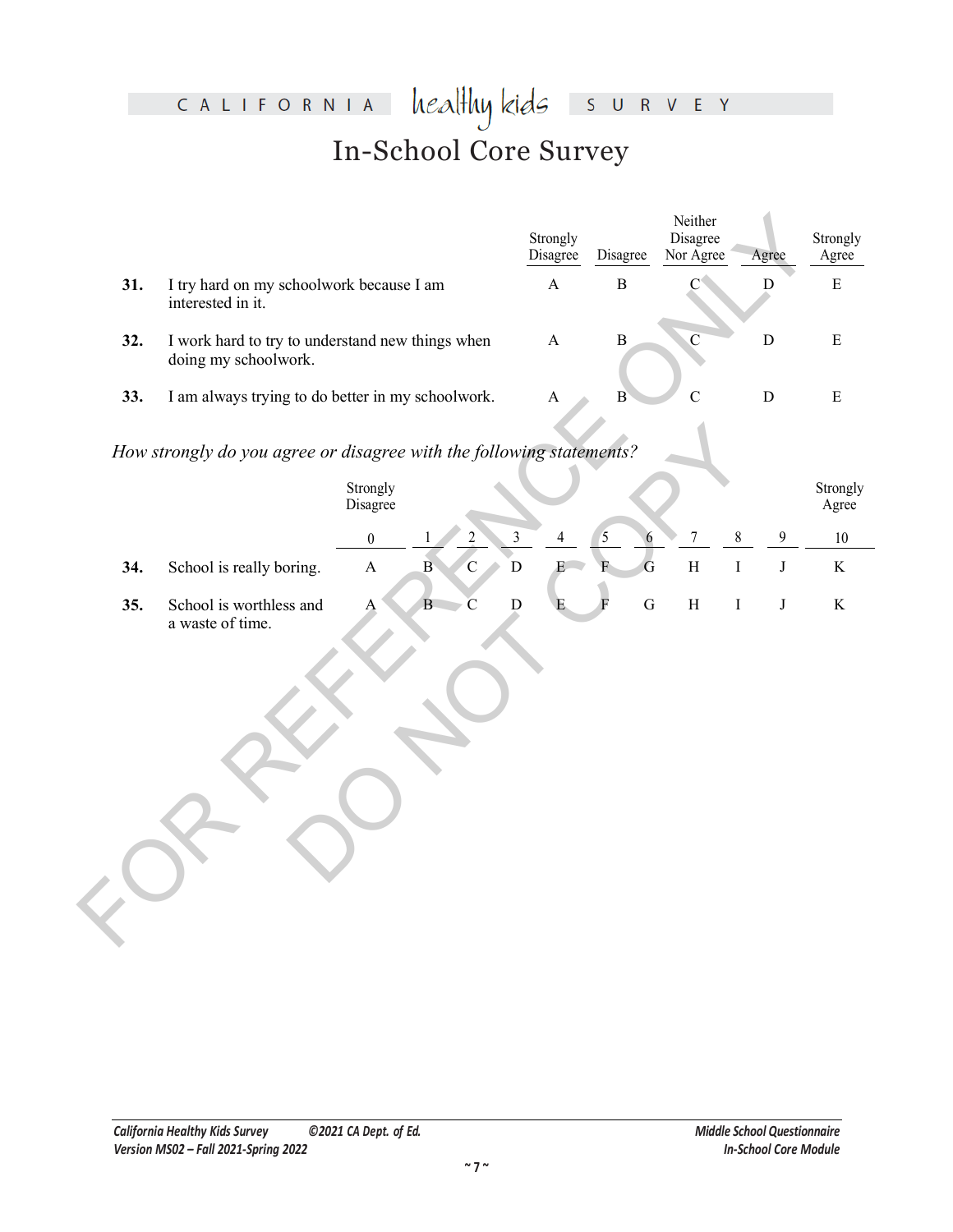#### heal<del>l</del>luy kids CALIFORNIA S U R V E Y

# In-School Core Survey

## **Please mark on your answer sheet how TRUE you feel each of the following statements is about your SCHOOL.**

|     | statements is about your SCHOOL.                      |                           |                  |                     |                   |
|-----|-------------------------------------------------------|---------------------------|------------------|---------------------|-------------------|
|     | There is a teacher or some other adult from my school |                           |                  |                     |                   |
|     |                                                       | Not At<br>All True        | A Little<br>True | Pretty Much<br>True | Very Much<br>True |
| 36. | who really cares about me.                            | $\boldsymbol{\mathsf{A}}$ | $\bf{B}$         | $\mathbf C$         |                   |
| 37. | who tells me when I do a good job.                    |                           | $\bf{B}$         | $\mathbf C$         |                   |
| 38. | who notices when I'm not there.                       |                           | $\boldsymbol{B}$ | $\mathbf C$         |                   |
| 39. | who always wants me to do my best.                    |                           | B                | C                   |                   |
| 40. | who checks on how I am feeling.                       | A                         | $\bf{B}$         | $\mathbf C$         |                   |
| 41. | who listens to me when I have something to say.       | A                         | B                | $\mathbf C$         |                   |
| 42. | who believes that I will be a success.                | A                         | $\, {\bf B}$     | $\mathbf C$         |                   |
|     | At school,                                            | Not At<br>All True        | A Little<br>True | Pretty Much<br>True | Very Much<br>True |
| 43. | I do interesting activities.                          | $\mathbf{A}$              | $\, {\bf B}$     | $\mathbf C$         | ${\bf D}$         |
| 44. | I help decide things like class activities or rules.  | $\mathbf{A}$              | $\, {\bf B}$     | $\mathbf C$         | $\mathbf D$       |
| 45. | I do things that make a difference.                   | A                         | $\, {\bf B}$     | $\mathbf C$         | $\mathbf D$       |
| 46. | I have a say in how things work.                      | A                         | $\bf{B}$         | $\mathcal{C}$       | D                 |
| 47. | I help decide school activities or rules.             | $\boldsymbol{\mathsf{A}}$ | $\, {\bf B}$     | $\mathbf C$         | D                 |
|     |                                                       |                           |                  |                     |                   |

| 38. | who notices when I'm not there.                      |                    | $\, {\bf B}$     | $\mathcal{C}$       | D                 |
|-----|------------------------------------------------------|--------------------|------------------|---------------------|-------------------|
| 39. | who always wants me to do my best.                   |                    | В                | С                   | D                 |
| 40. | who checks on how I am feeling.                      | A                  | $\mathbf{B}$     | $\mathcal{C}$       | D                 |
| 41. | who listens to me when I have something to say.      | A                  | B                | $\mathcal{C}$       | D                 |
| 42. | who believes that I will be a success.               | A                  | $\, {\bf B}$     | $\mathcal{C}$       | D                 |
|     |                                                      |                    |                  |                     |                   |
|     | $At school, \ldots$                                  | Not At<br>All True | A Little<br>True | Pretty Much<br>True | Very Much<br>True |
| 43. | I do interesting activities.                         | A                  | B                | $\mathcal{C}$       | D                 |
| 44. | I help decide things like class activities or rules. | $\mathsf{A}$       | B                | $\mathcal{C}$       | D                 |
| 45. | I do things that make a difference.                  | A                  | B                | $\mathcal{C}$       | D                 |
| 46. | I have a say in how things work.                     | A                  | B                | $\mathcal{C}$       | D                 |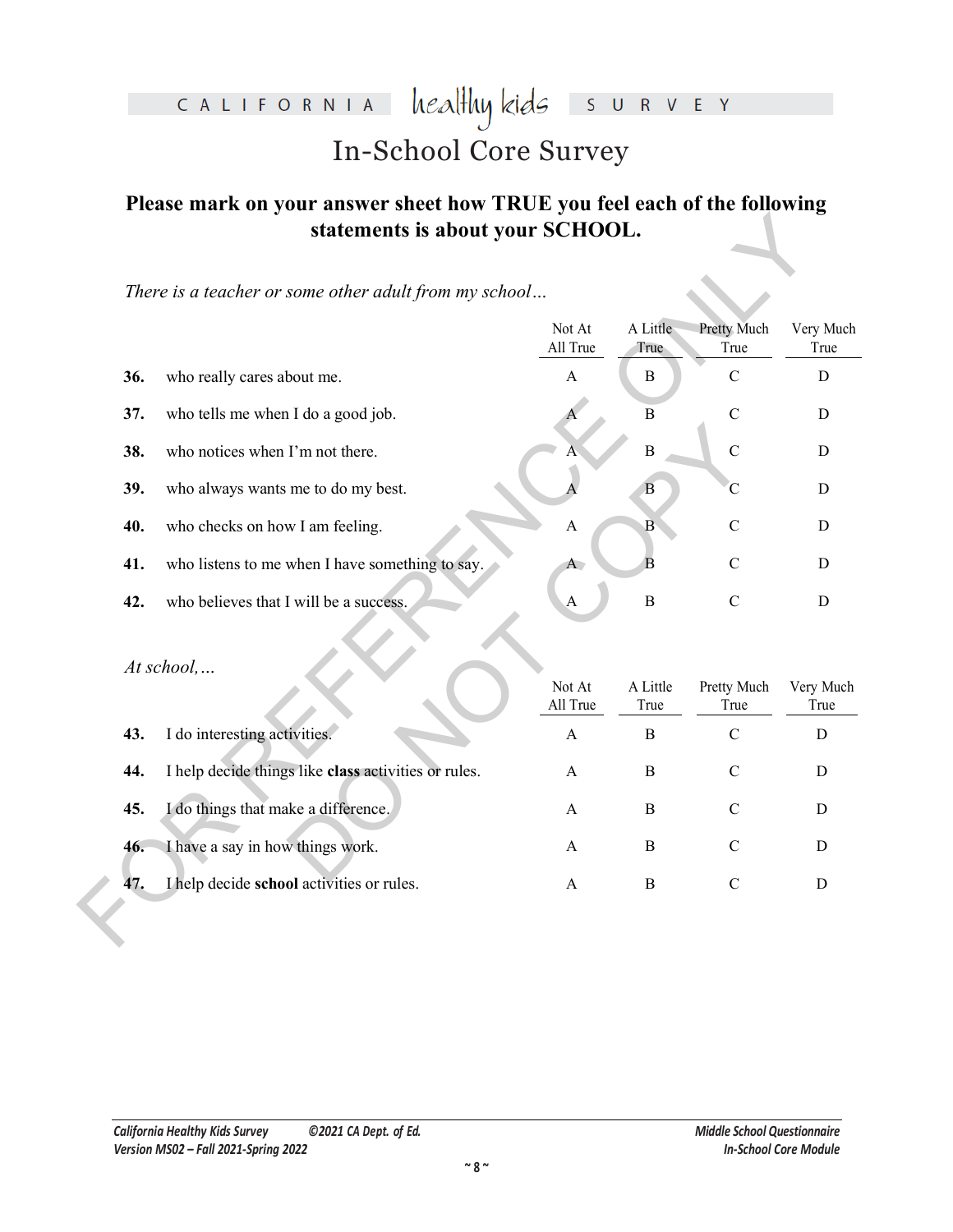## healthy kids CALIFORNIA

# In-School Core Survey

**The next questions ask about the use of alcohol, tobacco, marijuana, and other drugs, including pills or medications, to get "high" or for reasons other than medical, as ordered or prescribed by a doctor.**

# **Keep the following definitions in mind:**

- **One drink of ALCOHOL**, or alcoholic drink (beverage), means one regular size can/bottle of beer or wine cooler, one glass of wine, one mixed drink, or one shot glass of liquor.
- **•** Questions about alcohol do **not** include drinking a few sips of wine for religious purposes.
- **• DRUG** means any substance other than alcohol or tobacco, including pills and medications, used to get "high" ("loaded," "stoned," or "wasted") or for purposes other than prescribed by a doctor.
- other drugs, including pills or medications, to get "high" or for reasons<br>other than medical, as ordered or prescribed by a doctor.<br>Keep the following definitions in mind:<br>One drink of ALCOHOL<sub>2</sub> or alcoholic drink (bevera Internation of include drinking a few sips of wine for religiour any substance other than alcohol or tobacco, including pills and sead to get "high" ("loaded," "stoned," or "wasted") or for purposeribed by a doctor.<br>APE PR **• VAPES or VAPE PRODUCTS**: Electronic devices like vape pens, e-cigarettes, ehookah, hookah pens, e-vaporizers, tanks, pods, or mods used to inhale a vapor. Can be used to vape many things, including nicotine or just flavoring. Popular brands are JUUL, Suorin, SMOK, Zodiac Constellation, and Stiiizy.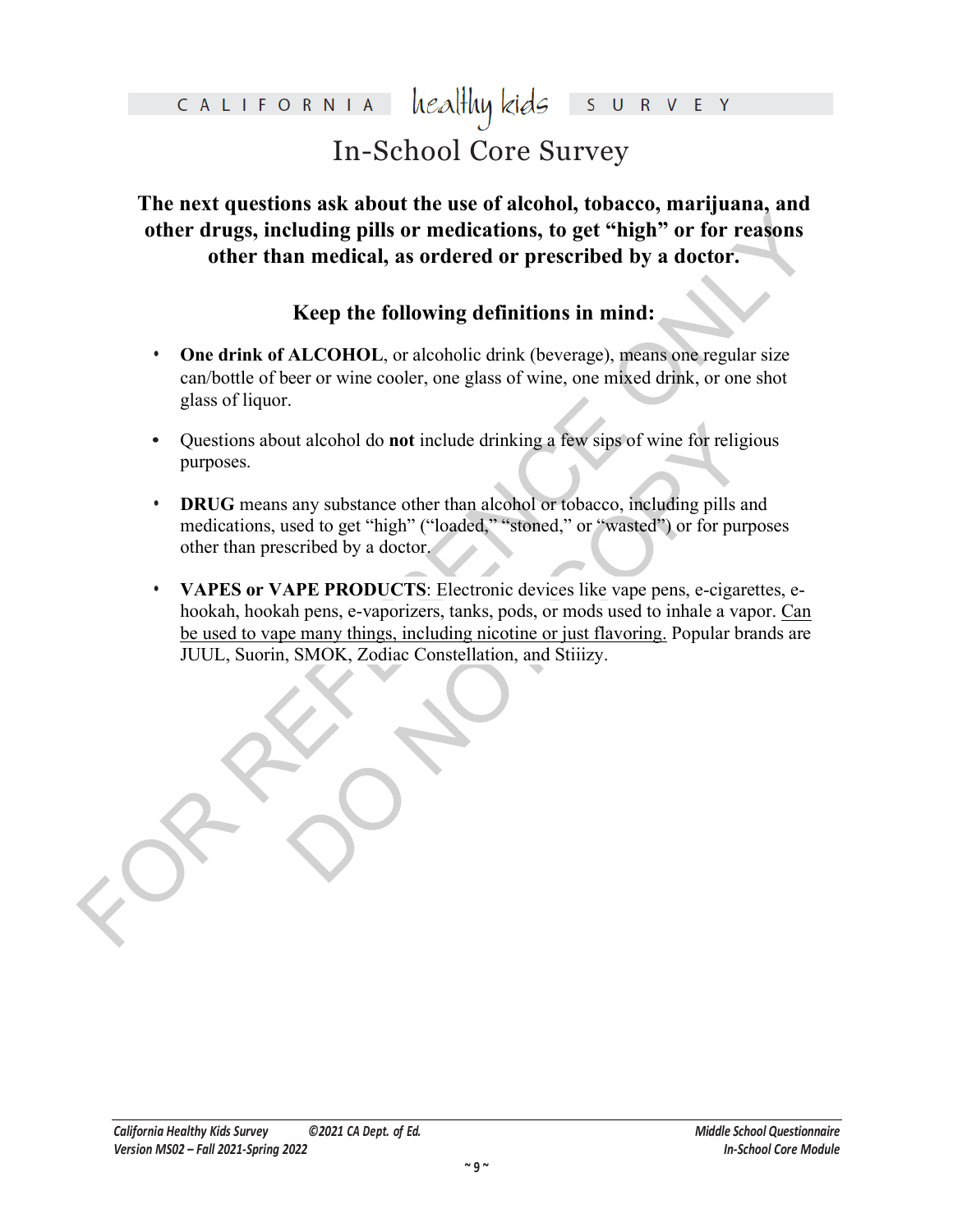## CALIFORNIA  $\text{head}$  kids S U R V E Y

# In-School Core Survey

*During your life, how many times have you used the following?*

|      |                                                                                                                                  |                           |                      |                         | Number of Times |                  |               |
|------|----------------------------------------------------------------------------------------------------------------------------------|---------------------------|----------------------|-------------------------|-----------------|------------------|---------------|
|      |                                                                                                                                  |                           |                      |                         |                 |                  | 7 or          |
|      |                                                                                                                                  | $\boldsymbol{0}$          | 1                    | $\overline{2}$          | 3               | $4 - 6$          | More          |
|      |                                                                                                                                  | Times                     | Time                 | Times                   | Times           | Times            | Times         |
| 48.  | A cigarette, even one or two puffs                                                                                               | $\mathbf{A}$              | $\mathbf B$          | $\mathbf C$             | D.              | $\mathbf E$      | $\mathbf F$   |
| 49.  | A whole cigarette                                                                                                                | $\mathbf{A}$              | $\, {\bf B}$         | $\mathbf C$             | ${\bf D}$       | E                | $\rm F$       |
| 50.  | Smokeless tobacco (dip, chew, or snuff)                                                                                          | $\mathbf{A}$              | $\, {\bf B}$         | $\mathbf C$             | $\mathbf D$     | ${\bf E}$        | $\rm F$       |
| 51.  | Vape products                                                                                                                    | $\boldsymbol{\mathsf{A}}$ | B                    | $\mathbf C$             | $\mathbf D$     | ${\bf E}$        | $\rm F$       |
|      | [ASKED IF Q51 = B, C, D, E, or F]                                                                                                |                           |                      |                         |                 |                  |               |
| 51.A | Vaped tobacco or nicotine                                                                                                        | A                         | $\overline{B}$       | $\mathcal{C}$           | $\mathbf D$     | E                | $\mathbf F$   |
| 51.B | Vaped marijuana or THC                                                                                                           | $\overline{A}$            | $\overline{B}$       | C                       | $\mathbf D$     | ${\bf E}$        | ${\bf F}$     |
| 51.C | Vaped other product                                                                                                              | $\overline{A}$            | $\bf{B}$             | $\overline{C}$          | $\mathbf D$     | ${\bf E}$        | $\mathbf F$   |
| 52.  | One full drink of alcohol (such as a can of<br>beer, glass of wine, wine cooler, or shot of<br>liquor)                           | $\boldsymbol{\mathsf{A}}$ | $\, {\bf B}$         | $\mathbf C$             | ${\bf D}$       | ${\bf E}$        | $\rm F$       |
| 53.  | Marijuana (smoke, vape, eat, or drink)                                                                                           | $\overline{A}$            | $\boldsymbol{B}$     | $\mathbf C$             | D               | ${\bf E}$        | ${\bf F}$     |
| 54.  | Inhalants (things you sniff, huff, or breathe to<br>get "high" such as glue, paint, aerosol sprays,<br>gasoline, poppers, gases) | $\mathbf{A}$              | $\, {\bf B}$         | $\mathbf C$             | ${\bf D}$       | ${\bf E}$        | $\rm F$       |
| 55.  | Relevan                                                                                                                          | $\mathbf{A}$              | $\bf{B}$             | $\mathcal{C}$           | D               | E                | $\mathbf F$   |
| 56.  | Any other drug, pill, or medicine to get<br>"high" or for reasons other than medical                                             | $\mathsf{A}$              | B                    | $\mathbf C$             | $\mathbf D$     | E                | $\rm F$       |
|      | During your <i>life</i> , how many times have you been                                                                           |                           |                      |                         |                 |                  |               |
|      |                                                                                                                                  |                           |                      |                         | Number of Times |                  | 7 or          |
|      |                                                                                                                                  | $\boldsymbol{0}$<br>Timec | $\mathbf{1}$<br>Time | $\overline{2}$<br>Timec | 3<br>Timec      | $4 - 6$<br>Timec | More<br>Timec |

|     |                                                            |                   |      |       | Number of Times |                  |                       |  |  |  |
|-----|------------------------------------------------------------|-------------------|------|-------|-----------------|------------------|-----------------------|--|--|--|
|     |                                                            | $\theta$<br>Times | Time | Times | 3<br>Times      | $4 - 6$<br>Times | 7 or<br>More<br>Times |  |  |  |
| 57. | very drunk or sick after drinking alcohol?                 | A                 | B    | C     | D               | E                | F                     |  |  |  |
| 58. | "high" (loaded, stoned, or wasted) from using<br>drugs?    | A                 | B    |       | D               | Ε                | F                     |  |  |  |
| 59. | drunk on alcohol or "high" on drugs on school<br>property? | A                 | B    |       | D               | Ε                | F                     |  |  |  |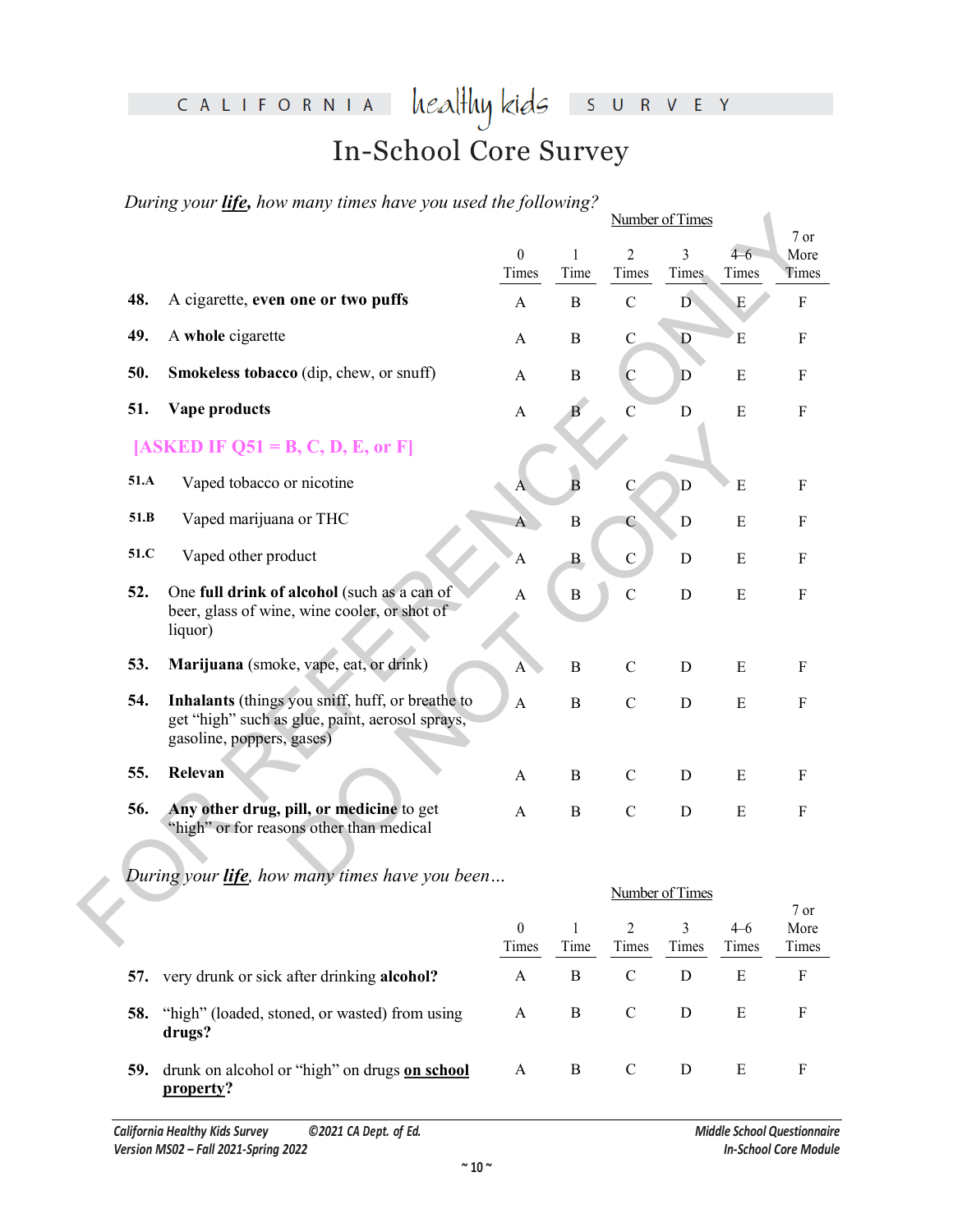### heal<del>l</del>luy kids CALIFORNIA S U R V E Y In-School Core Survey

### **[APPLICABLE FOR LIFETIME MARIJUANA USERS ONLY - Ask of students who reported ever using marijuana [IF Q53 = B, C, D, E, or F]**

|     |                                                                         | Number of Times |      |               |       |         |        |  |
|-----|-------------------------------------------------------------------------|-----------------|------|---------------|-------|---------|--------|--|
|     |                                                                         |                 |      |               |       |         | $7$ or |  |
|     |                                                                         | $\Omega$        |      |               |       | $4 - 6$ | More   |  |
|     |                                                                         | Times           | Time | Times         | Times | Times   | Times  |  |
| 60. | <b>Smoke</b> it?                                                        | А               | В    | $\mathcal{C}$ | D     | Е       | F      |  |
| 61. | In a <b>vaping device</b> (vape pens, mods, or<br>portable vaporizers)? | A               | В    |               | D     | Ε       | F      |  |
|     | 62. Eat or drink it in products made with<br>marijuana?                 |                 |      | C             | D     | E       |        |  |

*During the past 30 days, on how many days did you use…*

|      | [APPLICABLE FOR LIFETIME MARIJUANA USERS ONLY – Ask of students who<br>reported ever using marijuana [IF $Q53 = B, C, D, E,$ or F] |                      |                 |                     |                     |                   |                           |
|------|------------------------------------------------------------------------------------------------------------------------------------|----------------------|-----------------|---------------------|---------------------|-------------------|---------------------------|
|      | During your <i>life</i> , how many times have you used marijuana in any of the following ways:                                     |                      |                 |                     |                     |                   |                           |
|      |                                                                                                                                    |                      |                 |                     | Number of Times     |                   |                           |
|      |                                                                                                                                    | $\theta$<br>Times    | Time            | Times               | Times               | $4 - 6$<br>Times  | 7 or<br>More<br>Times     |
| 60.  | Smoke it?                                                                                                                          | $\mathbf{A}$         | $\bf{B}$        | $\mathcal{C}$       | D                   | ${\bf E}$         | $\mathbf F$               |
| 61.  | In a vaping device (vape pens, mods, or<br>portable vaporizers)?                                                                   | $\mathbf{A}$         | $\overline{B}$  | $\overline{C}$      | $\mathbf D$         | $\overline{E}$    | $\rm F$                   |
| 62.  | Eat or drink it in products made with<br>marijuana?                                                                                | A                    | $\overline{B}$  | C                   | D                   | ${\bf E}$         | $\mathbf F$               |
|      | During the past 30 days, on how many days did you use                                                                              | $\boldsymbol{0}$     |                 | $\mathfrak{D}$      | $3-9$               | $10-19$           | 20-30                     |
| 63.  | cigarettes?                                                                                                                        | Days<br>$\mathbf{A}$ | Day<br>$\bf{B}$ | Days<br>$\mathbf C$ | Days<br>$\mathbf D$ | Days<br>${\bf E}$ | Days<br>${\bf F}$         |
| 64.  | smokeless tobacco (dip, chew, or snuff)?                                                                                           | $\mathbf{A}$         | $\bf{B}$        | $\mathcal{C}$       | D                   | $\mathbf E$       | $\boldsymbol{\mathrm{F}}$ |
| 65.  | vape products?                                                                                                                     | $\mathbf{A}$         | $\bf{B}$        | $\mathbf C$         | D                   | $\mathbf E$       | $\boldsymbol{\mathrm{F}}$ |
|      | [ASKED IF $Q65 = B, C, D, E, o$ ]                                                                                                  |                      |                 |                     |                     |                   |                           |
| 65.A | Vaped tobacco or nicotine                                                                                                          | A                    | B               | $\mathsf C$         | D                   | Ε                 | F                         |
| 65.B | Vaped marijuana or THC                                                                                                             | A                    | $\, {\bf B}$    | $\mathbf C$         | $\mathbf D$         | E                 | $\boldsymbol{\mathrm{F}}$ |
| 65.C | Vaped other product                                                                                                                | A                    | B               | $\mathbf C$         | D                   | $\mathbf E$       | $\boldsymbol{\mathrm{F}}$ |
| 66.  | one or more drinks of alcohol?                                                                                                     | A                    | B               | $\mathcal{C}$       | D                   | $\mathbf E$       | $\boldsymbol{\mathrm{F}}$ |
| 67.  | five or more drinks of alcohol in a row,<br>that is, within a couple of hours?                                                     | $\mathbf{A}$         | $\bf{B}$        | $\mathbf C$         | ${\bf D}$           | ${\bf E}$         | $\mathbf F$               |
| 68.  | marijuana (smoke, vape, eat, or drink)?                                                                                            | A                    | B               | $\mathsf{C}$        | D                   | E                 | $\boldsymbol{\mathrm{F}}$ |
| 69.  | inhalants (things you sniff, huff, or breathe to<br>get "high")?                                                                   | A                    | $\bf{B}$        | $\mathcal{C}$       | $\mathbf D$         | E                 | $\boldsymbol{\mathrm{F}}$ |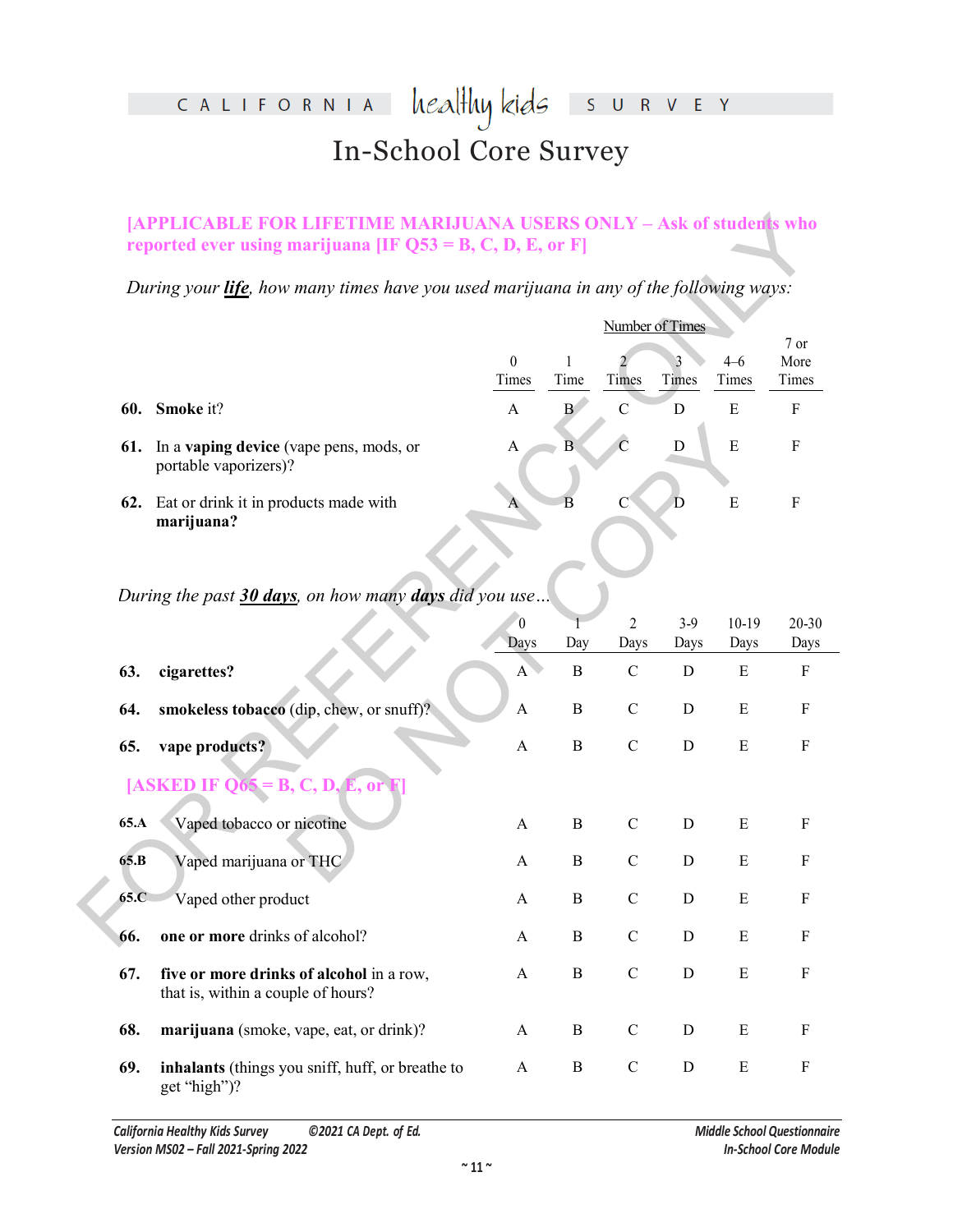#### heal<del>l</del>luy kids CALIFORNIA R V E Y  $\mathsf{S}$ U In-School Core Survey

*During the past 30 days, on how many days did you use…*

|                                                                                                        |      |     | 2    | 3-9  | $10-19$ | 20-30 |
|--------------------------------------------------------------------------------------------------------|------|-----|------|------|---------|-------|
|                                                                                                        | Davs | Dav | Davs | Davs | Davs    | Davs  |
| <b>70.</b> any other drug, pill, or medicine to get "high" or A B C<br>for reasons other than medical? |      |     |      |      |         |       |

|     |                                                                                                        | $\boldsymbol{0}$<br>Days | $\mathbf{1}$<br>Day     | 2<br>Days              | $3-9$<br>Days         | $10-19$<br>Days | 20-30<br>Days |
|-----|--------------------------------------------------------------------------------------------------------|--------------------------|-------------------------|------------------------|-----------------------|-----------------|---------------|
| 70. | any other drug, pill, or medicine to get "high" or<br>for reasons other than medical?                  | $\mathbf{A}$             | $\bf{B}$                | $\mathbf C$            | D                     | ${\bf E}$       | F             |
|     | During the past 30 days, on how many days on school property did you                                   |                          |                         |                        |                       |                 |               |
|     |                                                                                                        | $\boldsymbol{0}$<br>Days | Day                     | $\overline{2}$<br>Days | $3-9$<br>Days         | $10-19$<br>Days | 20-30<br>Days |
| 71. | smoke cigarettes?                                                                                      | A                        | $\mathbf{B}$            | $\mathcal{C}$          | $\mathbf D$           | ${\bf E}$       | $\mathbf F$   |
| 72. | use smokeless tobacco (dip, chew, or snuff)?                                                           | $\mathbf{A}$             | $\overline{B}$          | $\overline{C}$         | $\mathbf D$           | ${\bf E}$       | ${\bf F}$     |
| 73. | vape?                                                                                                  | $\mathbf{A}$             | $\bf{B}$                | $\mathbf{C}$           | $\mathbf D$           | ${\bf E}$       | ${\bf F}$     |
| 74. | have at least one drink of alcohol?                                                                    | A                        | $\overline{\mathbf{B}}$ | $\mathcal{C}$          | D                     | E               | ${\bf F}$     |
| 75. | use marijuana (smoke, vape, eat, or<br>drink)?                                                         | A                        | В                       | $\overline{C}$         | D                     | E               | $\mathbf F$   |
| 76. | use any other drug, pill, or medicine to get<br>"high" or for reasons other than medical?              | A                        | $\, {\bf B}$            | $\mathcal{C}$          | $\mathbf D$           | ${\bf E}$       | $\mathbf F$   |
| 77. | breathe the smoke or vapor from someone<br>who was using cigarettes or e-cigarettes?                   | $\mathbf{A}$             | $\, {\bf B}$            | $\mathbf C$            | ${\bf D}$             | ${\bf E}$       | ${\bf F}$     |
|     | How much do people risk harming themselves physically and in other ways when they do the<br>following? |                          |                         |                        |                       |                 |               |
|     |                                                                                                        |                          |                         |                        | How Much Risk or Harm |                 |               |
|     |                                                                                                        |                          | Great                   |                        | Moderate              | Slight          | None          |
| 78. | Smoke cigarettes occasionally                                                                          |                          | A                       |                        | B                     | $\mathbf C$     | D             |
| 79. | Smoke 1 or more packs of cigarettes each day                                                           |                          | A                       |                        | B                     | $\mathcal{C}$   | D             |

|     |                                                                     |       | How Much Risk or Harm |        |      |  |  |  |  |
|-----|---------------------------------------------------------------------|-------|-----------------------|--------|------|--|--|--|--|
|     |                                                                     | Great | Moderate              | Slight | None |  |  |  |  |
| 78. | Smoke cigarettes occasionally                                       | A     | В                     | C      | D    |  |  |  |  |
| 79. | Smoke 1 or more packs of cigarettes each day                        | A     | В                     | C      | D    |  |  |  |  |
| 80. | Vape tobacco or nicotine occasionally                               | A     | B                     | C      | D    |  |  |  |  |
| 81. | Vape tobacco or nicotine several times a day (100 puffs or<br>more) | A     | В                     | C      | D    |  |  |  |  |
| 82. | Drink alcohol (beer, wine, liquor) occasionally                     | A     | B                     | C      | D    |  |  |  |  |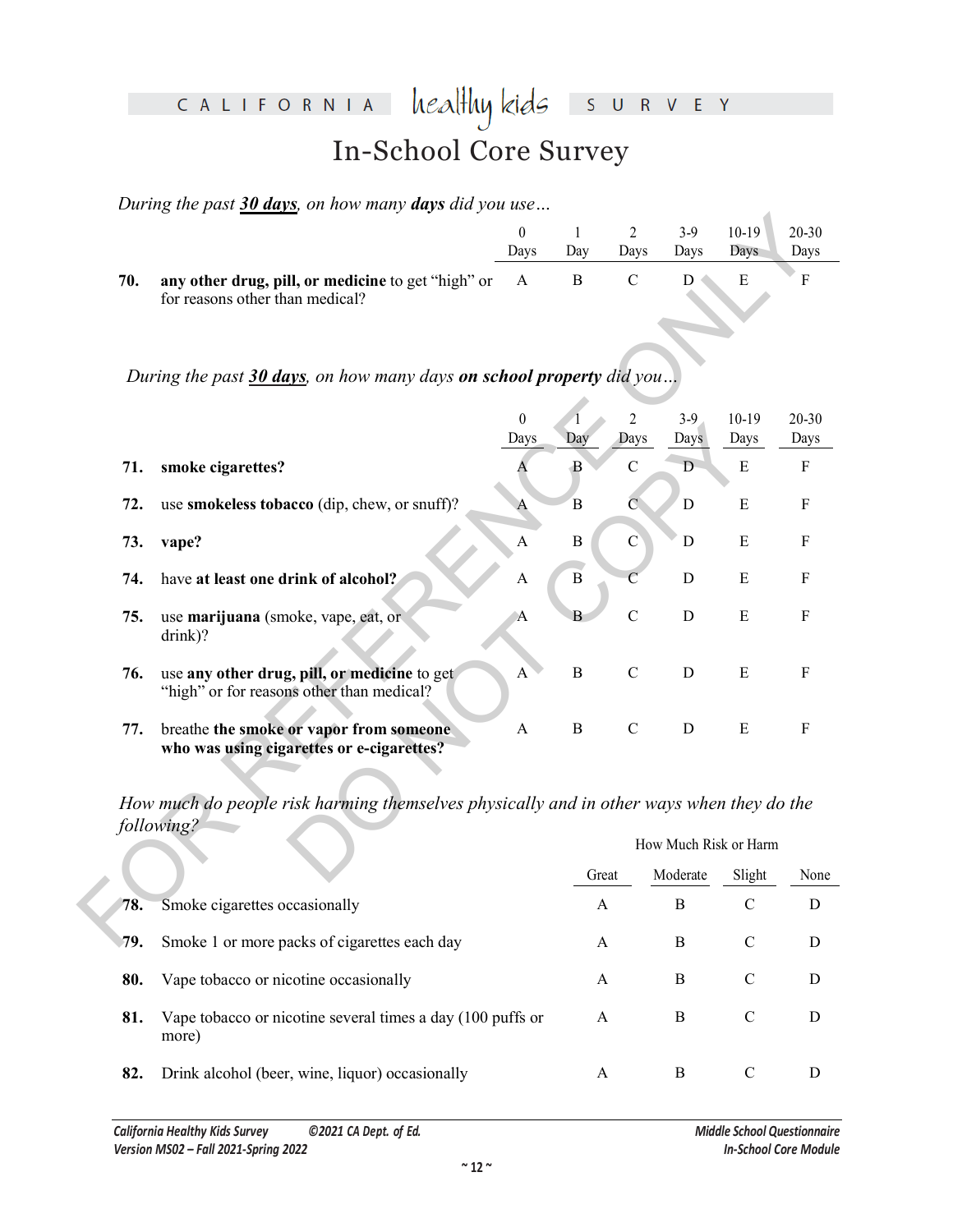#### heal<del>l</del>luy kids CALIFORNIA R V E Y  $\mathsf{S}$  $\cup$ In-School Core Survey

|     |                                                          | How Much Risk or Harm |                |        |      |
|-----|----------------------------------------------------------|-----------------------|----------------|--------|------|
|     |                                                          | Great                 | Moderate       | Slight | None |
| 83. | Have five or more drinks of alcohol once or twice a week | А                     |                |        |      |
| 84. | Use marijuana occasionally (smoke, vape, eat, or drink)  | A                     | B <sub>1</sub> |        |      |
| 85. | Use marijuana daily                                      |                       |                |        |      |

*How difficult is it for students in your grade to get any of the following if they really want them?*

|     |                                                                                                                                                                                                |                   | Great               | Moderate             | Slight         | None          |
|-----|------------------------------------------------------------------------------------------------------------------------------------------------------------------------------------------------|-------------------|---------------------|----------------------|----------------|---------------|
| 83. | Have five or more drinks of alcohol once or twice a week                                                                                                                                       |                   | $\mathbf{A}$        | $\, {\bf B}$         | $\overline{C}$ | $\mathbf D$   |
| 84. | Use marijuana occasionally (smoke, vape, eat, or drink)                                                                                                                                        |                   | $\mathbf{A}$        | $\mathbf{B}^{\circ}$ | $\mathbf{C}$   | $\mathbf D$   |
| 85. | Use marijuana daily                                                                                                                                                                            |                   | $\boldsymbol{A}$    | $\, {\bf B}$         | $\mathcal{C}$  | $\mathbf D$   |
|     |                                                                                                                                                                                                |                   |                     |                      |                |               |
|     | How difficult is it for students in your grade to get any of the following if they really want them?                                                                                           |                   |                     |                      |                |               |
|     |                                                                                                                                                                                                | Very<br>Difficult | Fairly<br>Difficult | Fairly<br>Easy       | Very Easy      | Don't<br>Know |
| 86. | Cigarettes                                                                                                                                                                                     | A                 | $\, {\bf B}$        | C                    | D              | E             |
| 87. | Vape products                                                                                                                                                                                  | $\mathbf{A}$      | $\boldsymbol{B}$    | $\mathcal{C}$        | $\mathbf D$    | E             |
| 88. | Alcohol                                                                                                                                                                                        | A                 | $\bf{B}$            | $\mathcal{C}$        | $\mathbf D$    | ${\bf E}$     |
| 89. | Marijuana                                                                                                                                                                                      | $\mathbf{A}$      | $\, {\bf B}$        | $\mathcal{C}$        | D              | E             |
| 90. | Prescription drugs to get "high" or for<br>reasons other than prescribed                                                                                                                       | A                 | $\overline{B}$      | $\mathcal{C}$        | D              | E             |
| 91. | Does your school ban tobacco use and vaping on school property and at school sponsored events?<br>No<br>A)<br>B)<br>Yes<br>Don't know<br>$\mathbf{C}$                                          |                   |                     |                      |                |               |
| 92. | In a normal week, how many days are you home after school for at least one hour without an adult<br>there?<br>Never<br>A)<br>$\overline{B}$<br>1 day<br>$\mathbf{C}$<br>2 days<br>3 days<br>D) |                   |                     |                      |                |               |
|     |                                                                                                                                                                                                |                   |                     |                      |                |               |

- **91.** Does your school ban tobacco use and vaping on school property and at school sponsored events?
	- **A)** No
	- **B)** Yes
	- **C)** Don't know
- **92.** In a normal week, how many days are you home after school for at least one hour without an adult there?
	- **A)** Never
	- **B)** 1 day
	- **C)** 2 days
	- **D)** 3 days
	- **E)** 4 days
	- **F)** 5 days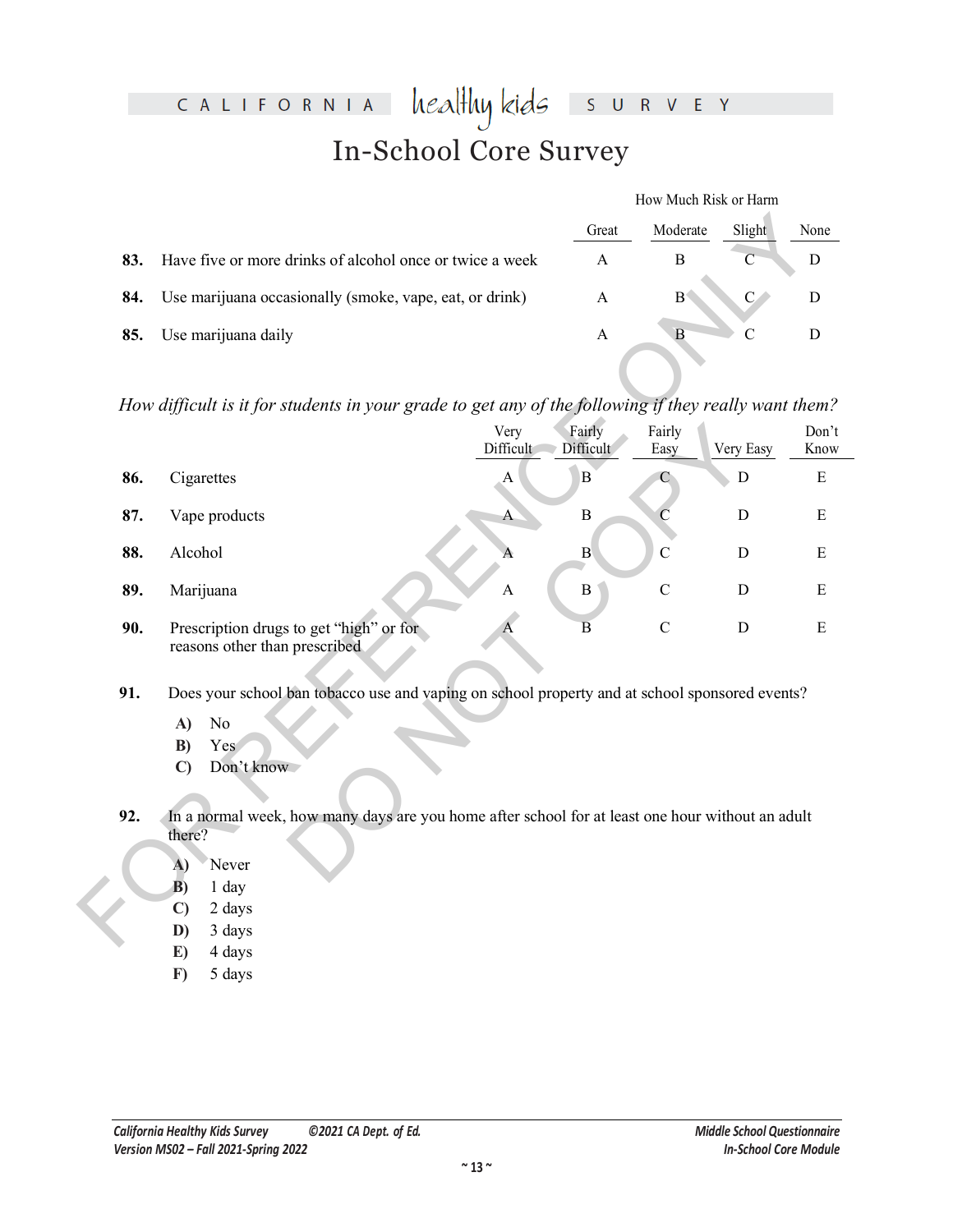#### heal<del>l</del>luy kids CALIFORNIA S U R V E Y

# In-School Core Survey

# **Next are questions about violence, safety, harassment, & bullying on school property.**

- **93.** How safe do you feel when you are at school?
	- **A)** Very safe
	- **B)** Safe
	- **C)** Neither safe nor unsafe
	- **D)** Unsafe
	- **E)** Very unsafe

## *During the past 12 months, how many times on school property have you…*

|             | bullying on school property.                                                                                  |                       |                             |                     |                    |  |
|-------------|---------------------------------------------------------------------------------------------------------------|-----------------------|-----------------------------|---------------------|--------------------|--|
| 93.         | How safe do you feel when you are at school?                                                                  |                       |                             |                     |                    |  |
|             | Very safe<br>A)<br>Safe<br>B)<br>Neither safe nor unsafe<br>$\mathbf{C}$<br>Unsafe<br>D)<br>Very unsafe<br>E) |                       |                             |                     |                    |  |
|             | During the past 12 months, how many times on school property have you                                         |                       |                             |                     |                    |  |
|             |                                                                                                               |                       | Happened on School Property |                     |                    |  |
|             |                                                                                                               | $\theta$<br>Times     | Time                        | $2$ to $3$<br>Times | 4 or More<br>Times |  |
| 94.         | been pushed, shoved, slapped, hit, or kicked by<br>someone who wasn't just kidding around?                    | A                     | B                           | $\mathcal{C}$       | D                  |  |
| 95.         | been afraid of being beaten up?                                                                               | $\mathbf{A}$          | B                           | $\mathcal{C}$       | D                  |  |
| 96.         | been in a physical fight?                                                                                     |                       | $\boldsymbol{B}$            | $\mathcal{C}$       | D                  |  |
| 97.         | had mean rumors or lies spread about you?                                                                     | A                     | $\boldsymbol{B}$            | $\mathcal{C}$       | $\mathbf D$        |  |
| 98.         | had sexual jokes, comments, or gestures made to you?                                                          | A                     | B                           | $\mathcal{C}$       | D                  |  |
| 99.         | been made fun of because of your looks or the way<br>you talk?                                                | A                     | B                           | $\mathcal{C}$       | D                  |  |
| <b>100.</b> | had your property stolen or deliberately damaged,<br>such as your car, clothing, or books?                    | A                     | $\bf{B}$                    | $\mathcal{C}$       | D                  |  |
|             | 101. been offered, sold, or given an illegal drug?                                                            | A                     | B                           | $\mathcal{C}$       | D                  |  |
| 102.        | damaged school property on purpose?                                                                           | A                     | B                           | $\mathcal{C}$       | D                  |  |
|             | 103. carried a gun?                                                                                           | A                     | $\boldsymbol{B}$            | $\mathcal{C}$       | D                  |  |
|             | 104. carried any other weapon (such as a knife or club)?                                                      | $\boldsymbol{\rm{A}}$ | $\boldsymbol{B}$            | $\mathcal{C}$       | $\mathbf D$        |  |
| 105.        | been threatened or injured with a weapon (gun, knife,<br>club, etc.)?                                         | $\mathbf{A}$          | $\bf{B}$                    | $\mathbf C$         | D                  |  |
| 106.        | seen someone carrying a gun, knife, or other weapon?                                                          | A                     | B                           | C                   | D                  |  |
|             | 107. been threatened with harm or injury?                                                                     | A                     | $\bf{B}$                    | $\mathbf C$         | D                  |  |
|             | 108. been made fun of, insulted, or called names?                                                             | A                     | B                           | $\mathbf C$         | D                  |  |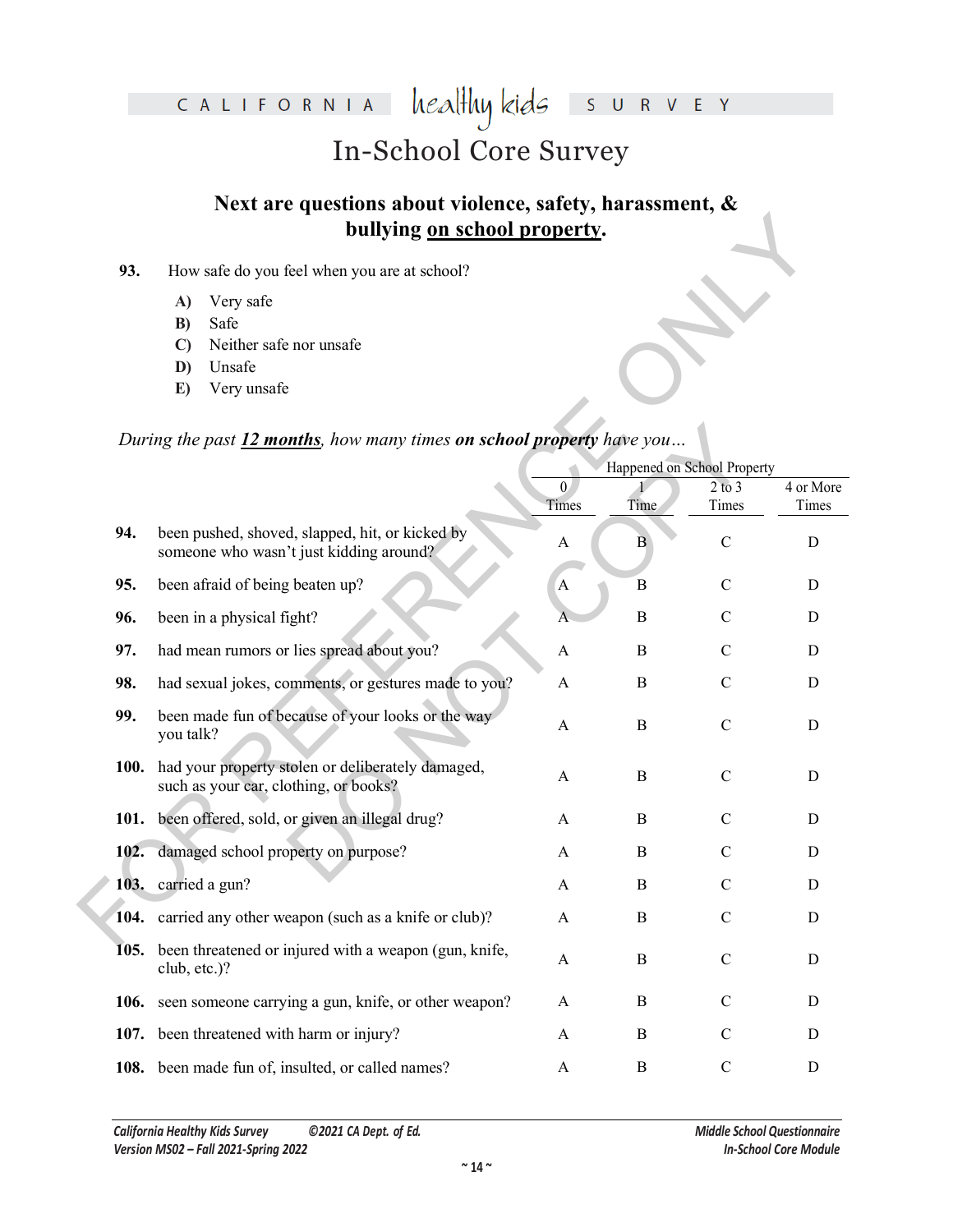### healthy kids CALIFORNIA R V E Y  $S$ In-School Core Survey

*During the past 12 months, how many times on school property were you harassed or bullied for any of the following reasons?* [You were **bullied** if you were shoved, hit, threatened, called mean names, teased, or had other unpleasant physical or verbal things done to you repeatedly or in a severe way. It is **not bullying** when two students of about the same strength or power quarrel or fight.]

|      |                                                                                                                                                                         |                   |                  | Happened on School Property |                    |
|------|-------------------------------------------------------------------------------------------------------------------------------------------------------------------------|-------------------|------------------|-----------------------------|--------------------|
|      |                                                                                                                                                                         | $\theta$<br>Times | Time             | $2$ to $3$<br>Times         | 4 or More<br>Times |
| 109. | Your race, ethnicity, or national origin                                                                                                                                | A                 | $\boldsymbol{B}$ | $\mathcal{C}$               | D                  |
| 110. | Your religion                                                                                                                                                           |                   | $\overline{B}$   | $\mathcal{C}$               | $\mathbf D$        |
| 111. | Your gender                                                                                                                                                             | А                 | $\overline{B}$   | $\mathbf C$                 | $\mathbf D$        |
| 112. | Because you are gay, lesbian, or bisexual or<br>someone thought you were                                                                                                | A                 | B                | $\mathcal{C}$               | D                  |
| 113. | A physical or mental disability                                                                                                                                         | A                 | $\, {\bf B}$     | $\mathcal{C}$               | D                  |
| 114. | You are an immigrant or someone thought you were                                                                                                                        | $\mathbf{A}$      | B                | $\mathcal{C}$               | D                  |
| 115. | Any other reason                                                                                                                                                        | A                 | $\, {\bf B}$     | $\mathbf C$                 | D                  |
| 116. | During the past 12 months, how many times did other students spread mean rumors or lies, or<br>hurtful pictures, about you online, on social media, or on a cell phone? |                   |                  |                             |                    |
|      | A) 0 times (never)                                                                                                                                                      |                   |                  |                             |                    |
|      | 1 time<br>B)                                                                                                                                                            |                   |                  |                             |                    |
|      | $2-3$ times<br>$\mathbf{C}$                                                                                                                                             |                   |                  |                             |                    |
|      | D) 4 or more times                                                                                                                                                      |                   |                  |                             |                    |
| 117. | Do you consider yourself a member of a gang?                                                                                                                            |                   |                  |                             |                    |
|      | No<br>A)                                                                                                                                                                |                   |                  |                             |                    |
|      | B) Yes                                                                                                                                                                  |                   |                  |                             |                    |

- **116.** During the past **12 months**, how many times did other students spread mean rumors or lies, or hurtful pictures, about you online, on social media, or on a cell phone?
	- **A)** 0 times (never)
	- **B)** 1 time
	- **C)** 2–3 times
	- **D)** 4 or more times

### **117.** Do you consider yourself a member of a gang?

- **A)** No
- **B)** Yes
- **118.** During the past **12 months**, did you ever feel so sad or hopeless almost every day for **two weeks or more** that you stopped doing some usual activities?
	- **A)** No
	- **B)** Yes
- **119.** During the past **12 months**, did you ever seriously consider attempting suicide?
	- **A)** No
	- **B)** Yes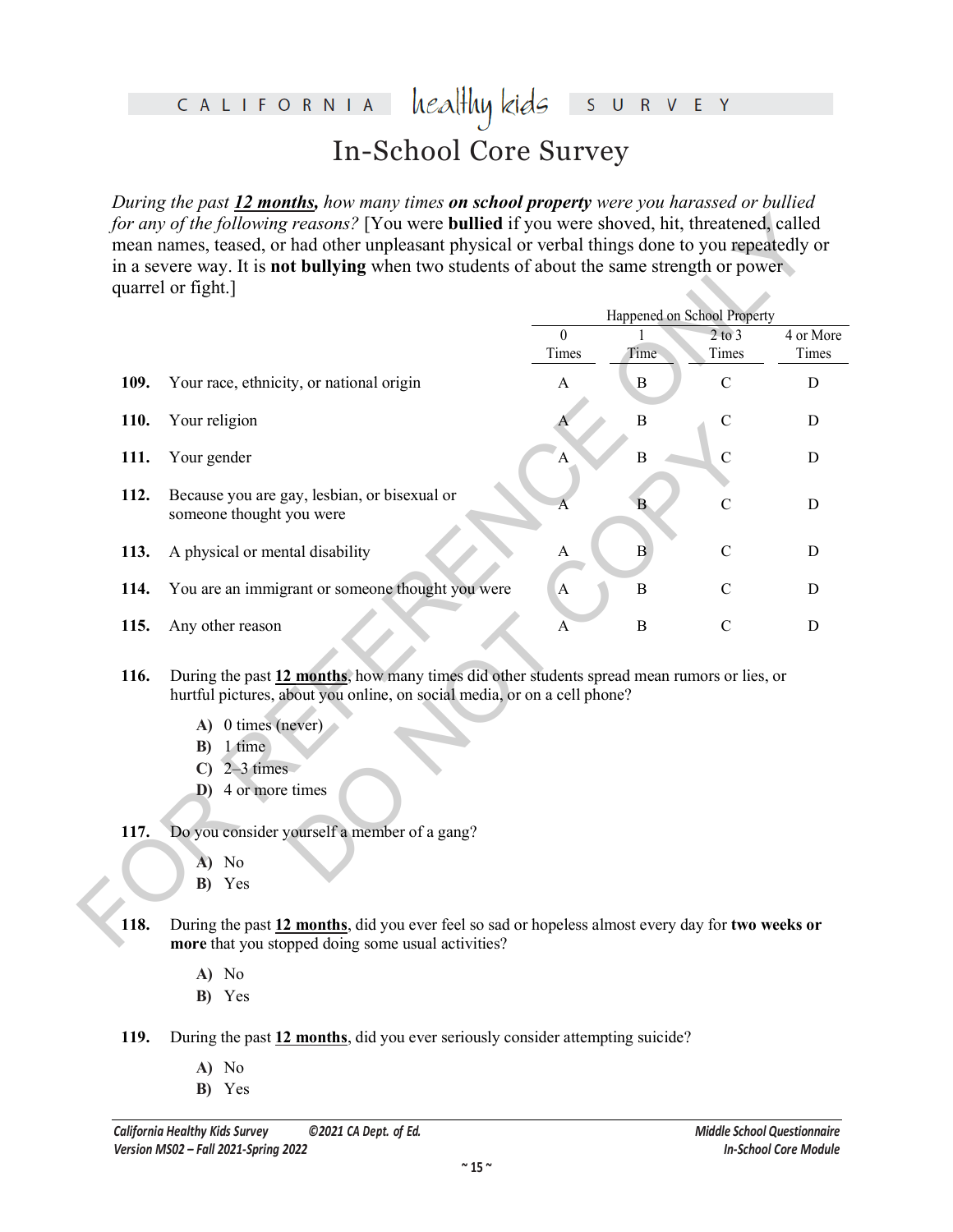## heal<del>l</del>luy kids CALIFORNIA S U R V E Y In-School Core Survey

|      |                                                                        | Not At<br>All True        | A Little<br>True | Pretty<br>Much True | Very<br>Much True |
|------|------------------------------------------------------------------------|---------------------------|------------------|---------------------|-------------------|
| 120. | I had a hard time relaxing.                                            | $\boldsymbol{\mathrm{A}}$ | $\, {\bf B}$     | $\overline{C}$      | ${\bf D}$         |
| 121. | I felt sad and down.                                                   | $\mathbf{A}$              | $\, {\bf B}$     | $\mathbf C$         | ${\bf D}$         |
| 122. | I was easily irritated.                                                | $\mathbf{A}$              | $\, {\bf B}$     | $\overline{C}$      | $\mathbf D$       |
| 123. | It was hard for me to cope and I thought I<br>would panic.             | $\boldsymbol{\rm{A}}$     | $\mathbf B$      | $\mathbf C$         | ${\bf D}$         |
| 124. | It was hard for me to get excited about anything.                      | $\mathbf{A}$              | B                | $\overline{C}$      | ${\bf D}$         |
|      | Please tell us how true each statement is of you.                      | Not At<br>All True        | A Little<br>True | Pretty<br>Much True | Very<br>Much True |
| 125. | Each day I look forward to having a lot of fun.                        | $\mathbf{A}$              | $\, {\bf B}$     | $\mathbf C$         | ${\bf D}$         |
| 126. | I usually expect to have a good day.                                   | $\mathsf{A}$              | $\boldsymbol{B}$ | ${\bf C}$           | D                 |
| 127. | Overall, I expect more good things to happen to<br>me than bad things. | $\mathbf{A}$              | $\, {\bf B}$     | ${\bf C}$           | $\mathbf D$       |
|      |                                                                        |                           |                  |                     |                   |

|      | --- -- -<br>would panic.                                               |                    |                  |                     |                   |
|------|------------------------------------------------------------------------|--------------------|------------------|---------------------|-------------------|
| 124. | It was hard for me to get excited about anything.                      | A                  | $\overline{B}$   | $\overline{C}$      | D                 |
|      | Please tell us how true each statement is of you.                      |                    |                  |                     |                   |
|      |                                                                        | Not At<br>All True | A Little<br>True | Pretty<br>Much True | Very<br>Much True |
| 125. | Each day I look forward to having a lot of fun.                        | $\mathbf{A}$       | B                | $\mathcal{C}$       | D                 |
| 126. | I usually expect to have a good day.                                   | A                  | $\boldsymbol{B}$ | $\mathcal{C}$       | D                 |
| 127. | Overall, I expect more good things to happen to<br>me than bad things. | $\mathbf{A}$       | $\boldsymbol{B}$ | $\mathcal{C}$       | D                 |